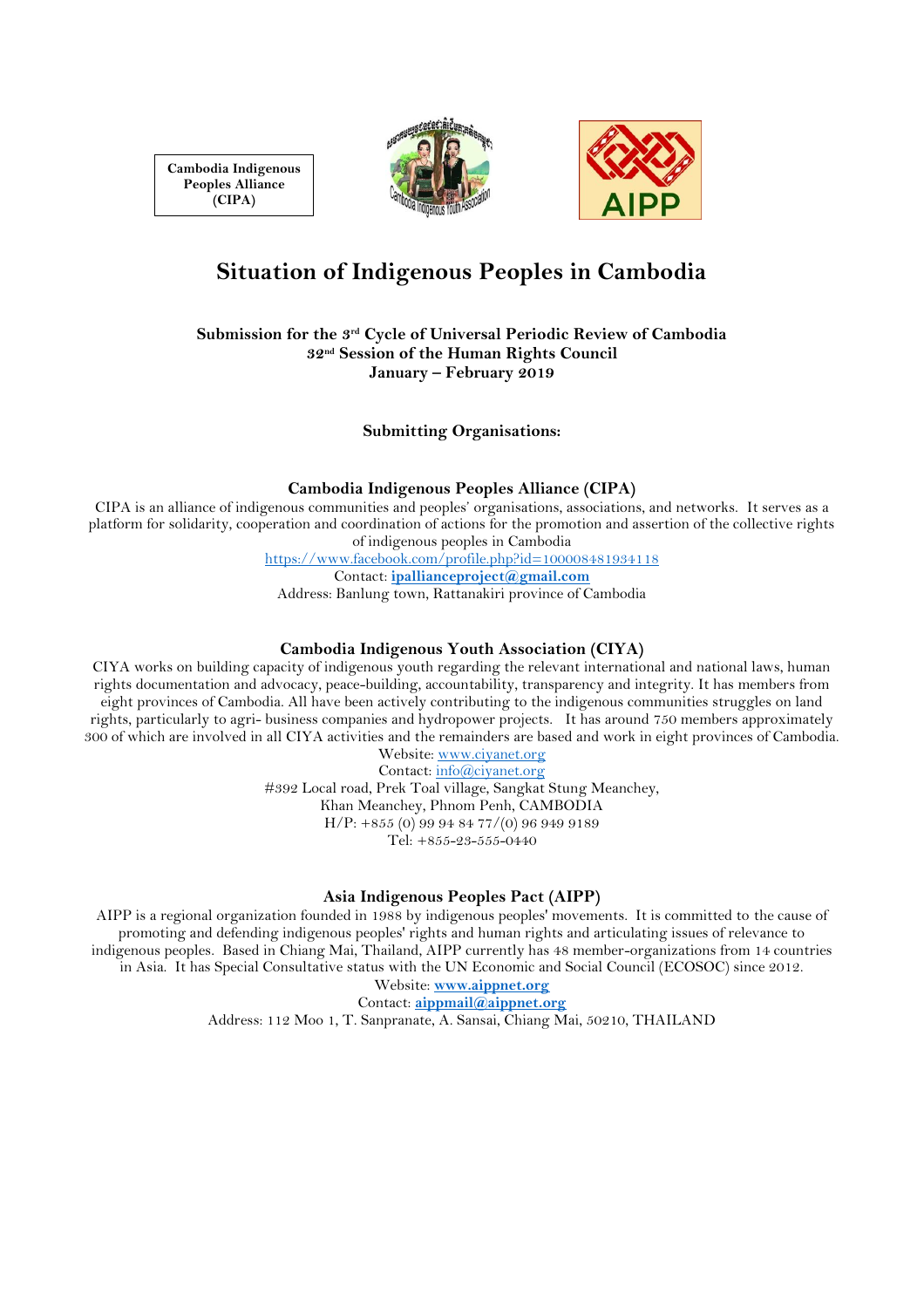# **I. Indigenous Peoples in Cambodia**

- 1. Cambodia is a multi-ethnic country of 14.8 million people with Khmer making up 90% and around 1.34% are indigenous peoples. There is no definite statistical data on indigenous peoples in Cambodia. But the 2015 Commune Database Statistic shows that there are around 276, 878 indigenous peoples from 24 different indigenous communities in 15 provinces of Cambodia, with the highest populations in Ratanakiri, Mondulkiri and Kratie.
- 2. The lack of appropriate legal recognition of 'indigenous peoples' in Cambodia is among the reason for having no reliable statistical data on indigenous peoples. Further, it has been established and recognized that non-recognition of indigenous peoples' profound relationship to their lands, territories and resources leads to gradual deterioration of their indigenous societies.<sup>i</sup> This is profoundly true in Cambodia. Indigenous communities are recognized from their language but many of them have lost their ability to speak their own tongue affecting their confidence to declare their indigeneity.ii The loss of language is a result of long history of discrimination and lack of legal recognition of indigenous peoples that persists until today.
- 3. There are, however, laws and policies that refer to indigenous peoples in Cambodia and use varying terms such as 'indigenous communities', 'indigenous ethnic minorities' and 'highland peoples', but these effectively describe the same peoples. They include Bunong, Kui, Tompourn, Kroeung, Brov, Karvèt, Stieng, Kroal, Mil, Karchak, Por, Khoan, Chorng, Sui, Thmoun, Loun, Soauch, Rodè, Khe, Ro Orng, Spong, Loeun, Charay and Samrè. It is believed there are other communities of indigenous peoples that are yet to be identified and added in this list.iii
- 4. Among the main issues of indigenous peoples in Cambodia are the loss of their rights to land through economic land concessions (ELCs) and land conflicts, population growth and in-migration. The degradation of forest and general loss of their rights to their lands have gravely affected their impoverishment, education and health.
- 5. Cambodia has adopted the UN Declaration on the Rights of Indigenous Peoples (UNDRIP), including nine of the core treaty bodies that are reflective of the principles of UNDRIP. It has not ratified the ILO Convention 169.

# **II. Follow-up and developments since the 2nd UPR**

- 6. It is notable that in the 2nd Cycle UPR, the Royal Government of Cambodia's (RGC) national report mentioned that their Education Ministry has prepared the fast track program of learning for minorities and indigenous peoples. iv The programme included provision of scholarship to primary schools in Ratanakiri, Mondulkiri and Preah Vihear provinces and expansion of a bilingual education programme, particularly targeting the remote areas. Further, RGC elaborated on the issue of land rights and noted the significance of the Land Law of 2001.<sup>v</sup> It is also notable that in 1<sup>st</sup> UPR, RGC reported about its efforts on the procedures of land registration of indigenous communities and recognition of the rights of traditional land use of indigenous peoples communities. $^{\rm vi}$  In its 2nd UPR report, it has particularly highlighted the fair compensations to resettlement, systematic approach to land registration and specifically noted that "eviction is not a policy of RGC."vii
- 7. This submission will particularly update on these issues of land rights and focus on the situation of indigenous peoples.

# Land rights and justice

8. RGC's Forest Law of 2002 and Land Law of 2001 recognise indigenous peoples' traditional use of land and the latter allows indigenous peoples to apply for community land titling (CLT). However, the process to apply for community land titling have been particularly challenging for indigenous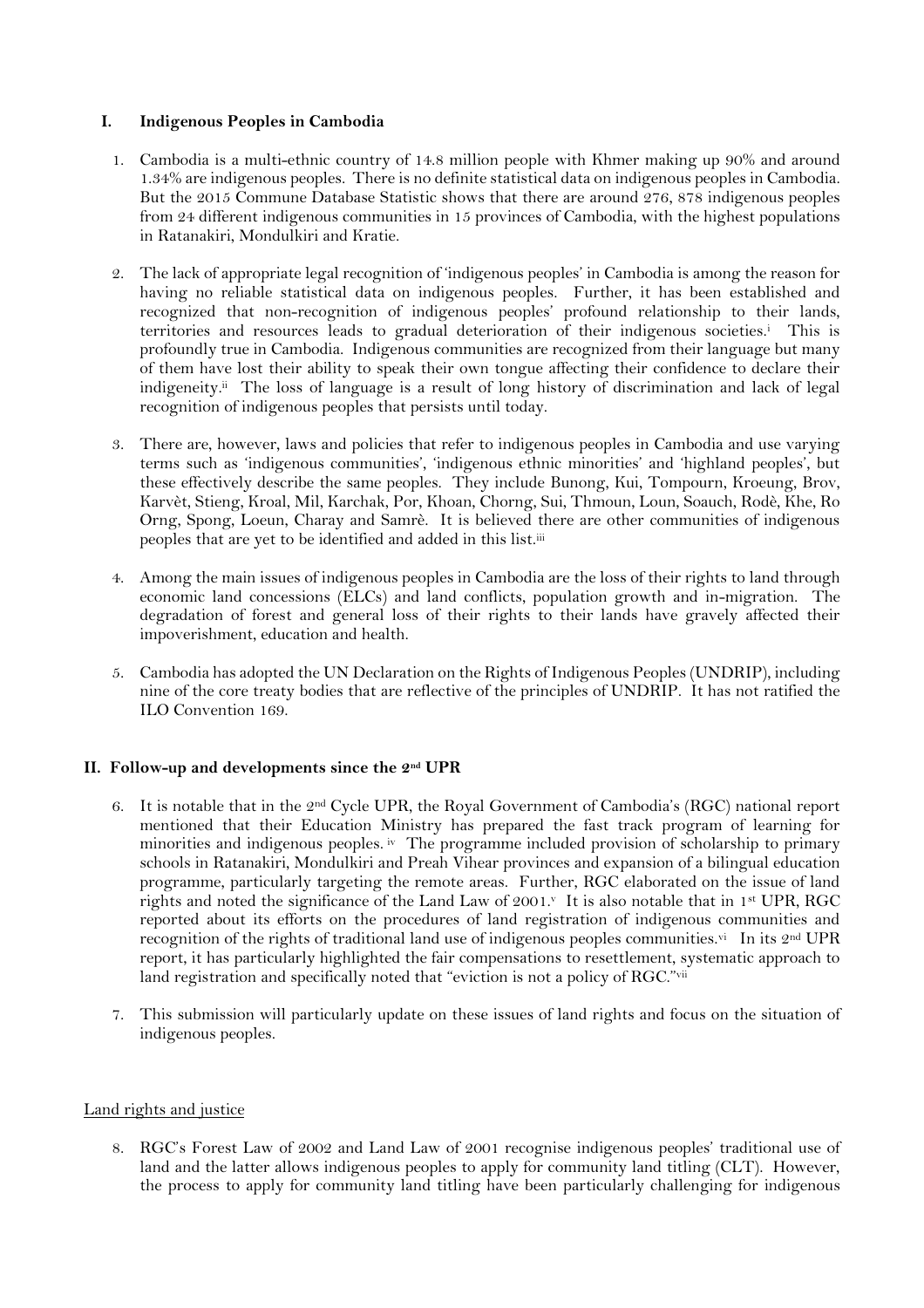peoples. As of December 2017, among 458 indigenous villages in fifteen (15) provinces, only nineteen (19) of them have their land registered as indigenous collective land titles or 16,271 hectares of land for 1,774 families.<sup>viii</sup>

- 9. The complexity of acquiring CLT has been raised in a joint communication of the Special Rapporteur on the Rights of Indigenous Peoples and Special Rapporteur on the Situation of Human Rights in Cambodia issued to RGC on 1 December 2017.ix The joint communication pointed out that the "complex and costly land titling processes – in which indigenous peoples and supporting organisations bear the bulk of the financial costs – are putting indigenous peoples in Cambodia at serious risk of losing their traditional lands and resources, in particular sacred forests and gravesites, and their distinct identities as indigenous peoples." It forwarded a number of observations seeking response from the RGC within 60 days since the issuance of the joint communication but the RGC has ignored this.
- 10. Further, the economic land concessions (ELC) have been among the major impediment for indigenous peoples to apply for CLT as well as main challenge with regards to respecting indigenous peoples' rights to LTR and free, prior and informed consent (FPIC). Despite Cambodia signing the UN Declaration on the Rights of Indigenous Peoples (UNDRIP), indigenous peoples rights, particularly their collective rights to LTR and FPIC, are disregarded if not violated outright. Also, indigenous peoples remain to be the most marginalised and discriminated with regards to basic social services, particularly on health, education and livelihood (see paragraph 19-23).
- 11. There have been 267 economic land concessions (ELC) granted in 2016<sup>x</sup> amounting to over 2 million hectares across Cambodia. These ELCs involve development projects such as large-scale agribusiness, mining and hydro-power development projects. At least 98 of these ELCs involve the lands, territories and resources (LTR) of indigenous peoples. None of these development initiatives that involve indigenous territories have gone through the process of FPIC. ELCs hve always been discussions between companies and the RGC. Often, communities are left to deal with companies as in the case in Lao Ka village, Mondulkiri province in Cambodia, which escalated in January 2018 when three indigenous peoples human rights defenders (IPHRDs), led by an indigenous woman, were accused of intimidations and charged with criminal and civil case for leading the community to put a stop to workers, escorted by police officers, who suddenly came to clear their forest.¤i The IPHRDs had only wanted to get clarification regarding their intended activity of clearing the community forest without their prior knowledge.
- 12. Furthermore, these 98 ELCs are mainly for rubber and other industrial plantations. The ELCs in Ratanakiri province alone cover 21% of the total provincial land areas. $^{\mathrm{xi}}$  There are also two (2) dams currently operating while three (3) dams are under construction, and 7 are planned to be built along the Sesan Rivers. The Lower Sesan II (LS2) inaugurated in September 2017 resulted to fully submerging Kbal Romeas village in Stung Treng province, and displacing 83 families.¤iii Aside from the immediate impact of displacement, dams affect the overall land and water ecology of the affected areas. Studies have proven that indigenous peoples' survival and overall wellbeing are tied to their LTR; xiv lack of access and control over lands, and cutting ties from their LTR causes irreparable damage to indigenous peoples' culture and tradition, livelihood, education, and health and overall development and wellbeing.

## *Recommendations:*

- 13. RGC should respond to the joint communication of the Special Rapporteur on the Rights of Indigenous Peoples and Special Rapporteur on the Situation of Human Rights in Cambodia (OL KHM 6/2017) regarding the "current slow pace at which indigenous land titling is currently taking place." Highlighting the recommendations in this joint communication,
- 14. RGC should to simplify the collective land title application process, including by reducing procedural requirements such as preliminary mapping and the number of ministries involved.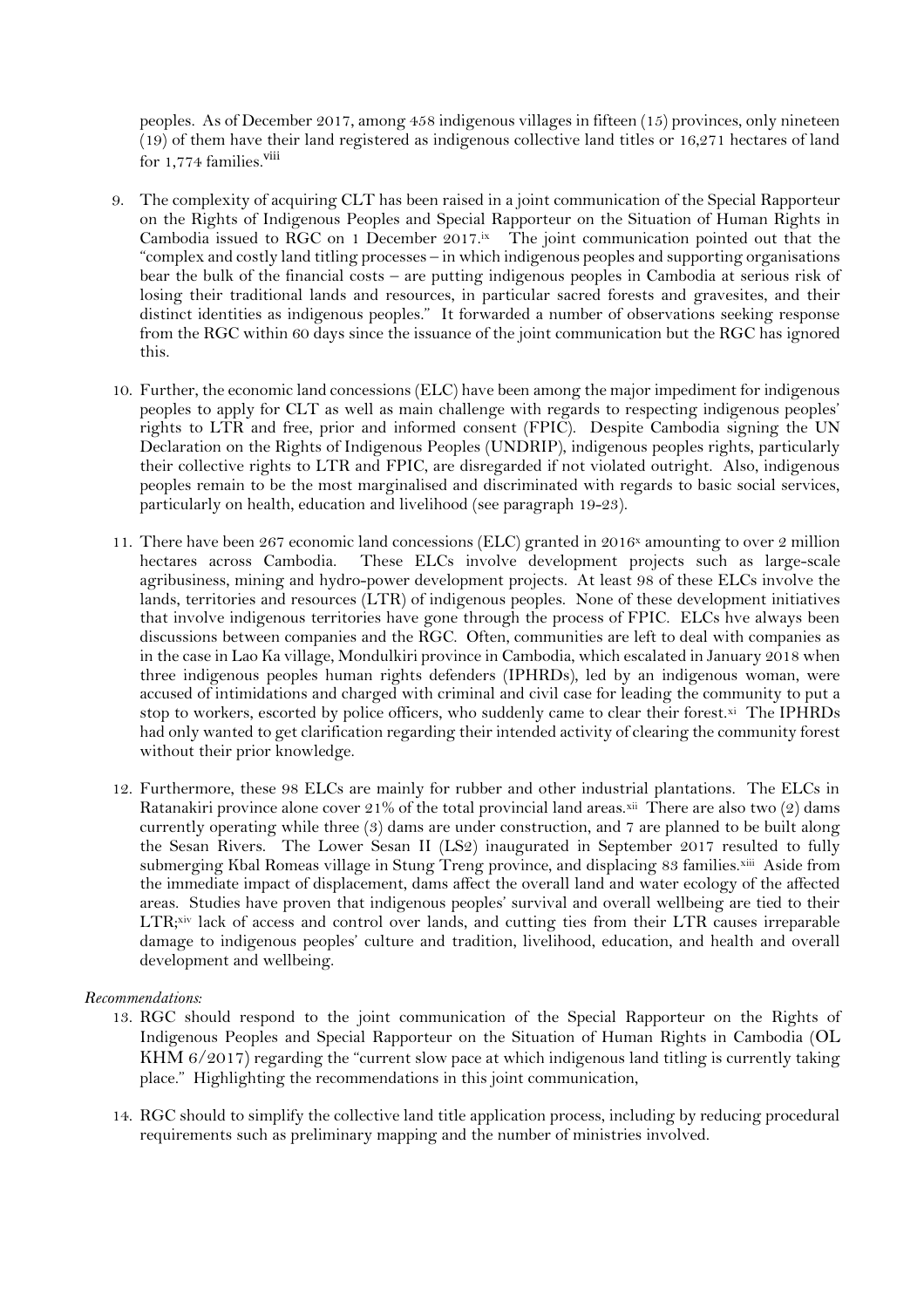- 15. RGC should revoke the limitation of indigenous peoples' sacred forests and gravesites (seven hectares respectively) in their collective land title applications.
- 16. RGC should ensure that indigenous peoples have the necessary technical support, including for cadastral surveys of their community, recognition of their legal status and completion of the necessary procedures once they have submitted their applications.
- 17. RGC should work with indigenous peoples in sensitizing the ministries involved to indigenous rights and ensure a non-discriminatory treatment and service provided.
- 18. RGC should ensure that their Environment and Natural Resources Code of Cambodia and associated guidelines and Law on Agricultural Land that are being drafted, including its 2001 Land Law correspond to RGC's international human rights obligations – in particular with regard to procedural safeguards including consultation and consent – and its recognition of indigenous peoples' land rights.

#### Democracy, rule of law and indigenous human rights defenders

- 19. The current shrinking of democratic space in Cambodia,xv particularly with the recent result of election in August wherein Cambodia's ruling party won all seats in parliament,xvi access to justice, corruption and impunity of government representatives, particularly of the Prime Minister's family that has links with business conglomerates in the country, including ties with the military.xvii
- 20. Compromised democracy with the CPP having absolute control to the government is particularly challenging for indigenous peoples human rights defenders (IPHRD), particularly in consideration of the reality that they remain to be marginalised. IPHRDs are often in remote villages and the harassment being done to them due to their legitimate demands for land rights are missed by the media. This reality also affects their access to justice. Further, in addition to the case of the indigenous woman human rights defender mentioned above (see paragraph 11), an IPHRD is currently facing security issue on his own and his family's safety. This harassment is believed to be related to his efforts to acquire CLT for his community of Chong indigenous peoples and his refusal to join the CPP after his political party of Cambodia National Rescue Party (CNRP) was dissolved by CPP in November 2017.xviii
- 21. Moreover, the local demonstrationsxix against the LS2 dam led to the issuance of the Provincial Deputy Prosecutor, Kim Hongsan, a subpoena to three IPHRDs from Kbal Romeas on 12 September 2017 under the grounds of "incitement to commit crimes."xx To this date, the three remain to seek safety and refuse to submit to the subpoena for fear of an unduly arrest.
- 22. Also, at the first quarter of 2018, a land dispute that started in 2008 involving the Vietnamese-owned, Memot rubber plantation, in Pi Thnou commune in Kratie province' Snuol District, Cambodia resulted to eight (8) killings and injuring dozens more as authorities opened fire and forced them to leave their lands by burning their houses down.¤¤i Cambodian government granted 9,855 hectares of an economic land concession to Hun Mana, daughter of Prime Minister Hun Sen, in 2008, including the 700 hectares that was sold to make way for the rubber plantation.xxii

#### *Recommendations:*

- 23. RGC should take further measures to proceed with its judicial reform, to address land issues and to combat corruption, as these are important for the promotion and protection of human rights as well as the consolidation of democracy.
- 24. RGC should ensure a clear-cut separation of power and the rule of law and follow through with the commitment toward the continuation of implementation of its reform program in all sectors in a more in-depth manner, particularly - individual rights, collective rights, and multi-party system and pluralism.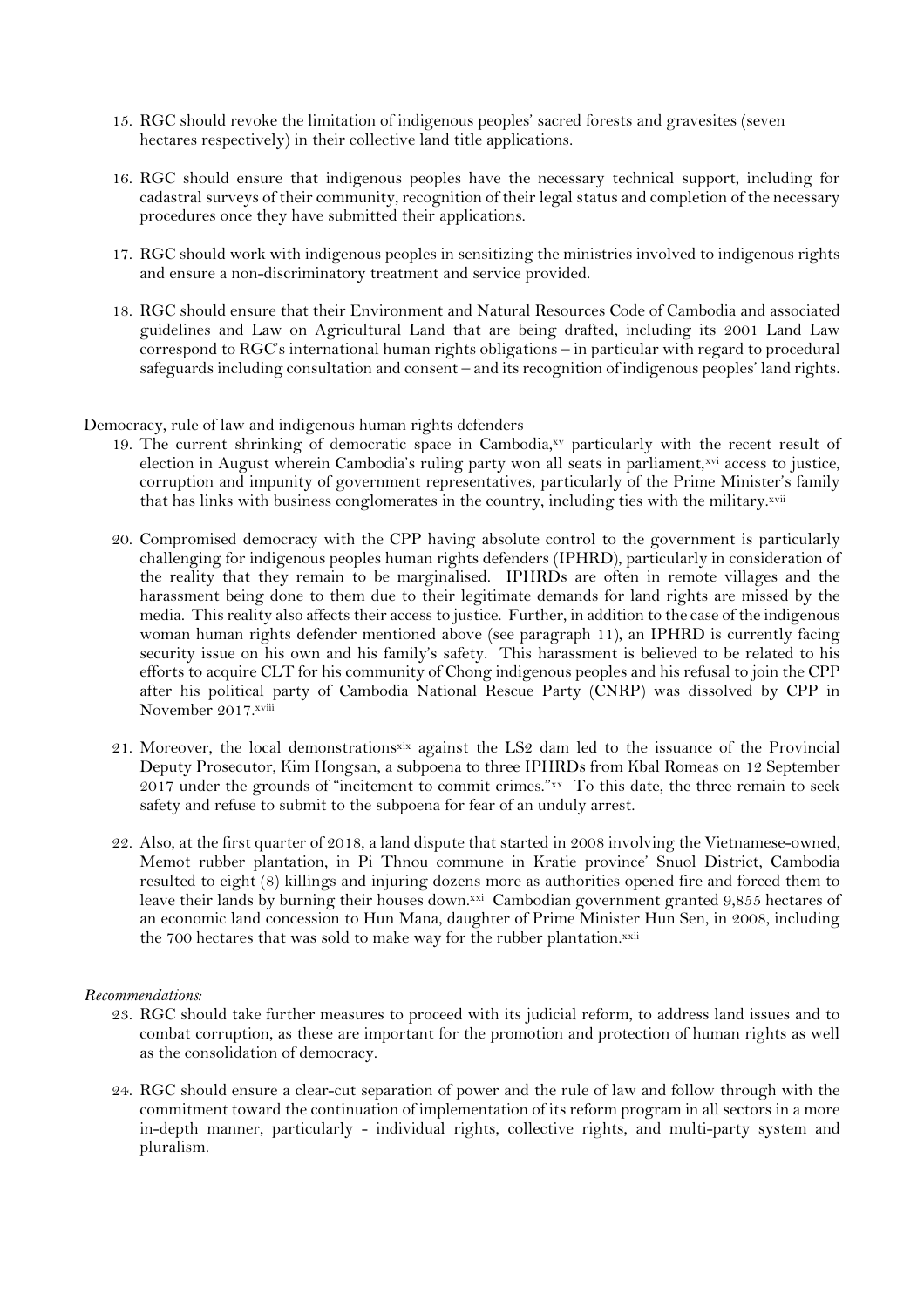- 25. RGC should respect the rights of indigenous peoples to free, prior and informed consent as per UNDRIP, in particular regarding management of their LTR, including any development initiative that will impact their lives and overall wellbeing.
- 26. RGC should ensure that IPHRDs are not criminalised and ensure access to justice for all IPHRDs, including

Discrimination, poverty, basic social services (right to health, education and livelihood)

- 27. In Cambodia's Development Context of Cambodia Indigenous Peoples Organisation (CIPO) in 2016, Ratanakiri and Mondulkiri provinces where a large number of indigenous peoples live have poorer health status. The health indicators are significantly below the national average. Around 80 percent of the indigenous household faces chronic food infection, particularly infant between 4 to 8 months old. Among the causes identified are: poverty, remoteness, lack of understanding and the knowledge of indigenous peoples' culture and the poor health service available in the area, the limited land for cultivation, modern agriculture technic and market skills and daily proper food.
- 28. Further, indigenous peoples have lower education achievement than the majority Khmer. In Mondulkiri, 58.26 percent of children have not enroll in primary school. A report of the Ministry of Education in 2013 have also mentioned that enrolment has decreased and dropout rate has increased. he poverty, out-migration, seasonality for farming, poor school infrastructure, distance from school, irregular teaching schedules, unattractive school environment, and low awareness of private return of education are the factors of students school drop-out (Ministry of Education , 2013).
- 29. The confusion/inconsistency and lack of data on indigenous peoples may cause a bias against indigenous peoples in inclusive development as well. Putting the proportion of indigenous people at a miniscule 1.4 percent, may lead to inappropriate and irrelevant development outcomes/intervention if government and NGO's merely replicate lowland development approaches to apply for all marginalized groups, including indigenous peoples where their culture and lifestyle are unique and attached to land and natural resources.
- 30. The literacy rate among the indigenous peoples is quite low, only 29% of indigenous peoples can write and read Khmer language compared to the general population with 77.1%. Indigenous peoples completing beyond primary education (after grade 7) rate is only 27.1%, while general Khmer is 52.8%.
- 31. Also, 10.5% of indigenous girls aged 15 years or less get married earlier compared to Khmer with only 1.5% of them. Further, for ages between  $15 - 19$  years, 55% of indigenous girls are married early while Khmer is only 39.7%, and for ages between  $20 - 24$  years,  $86.2\%$  indigenous women get married while Khmer is only 82.7%.

## *Recommendations*

- 32. RGC should legally recognise all indigenous peoples and work with indigenous organisations in other indigenous communities that are currently not in the Government's list. It should uphold UNDRIP, including all the international human rights instruments it has ratified.
- 33. RGC should demonstrate its tolerance to diversity through declaration of the International Day of Indigenous Peoples commemorated every 9 August as national holiday.
- 34. RGC should implement their 2030 Agenda in cognisance of indigenous peoples situation and rights, including ensuring disaggregated data by ethnicity are put in place when monitoring the implementation of the 2030 Agenda.